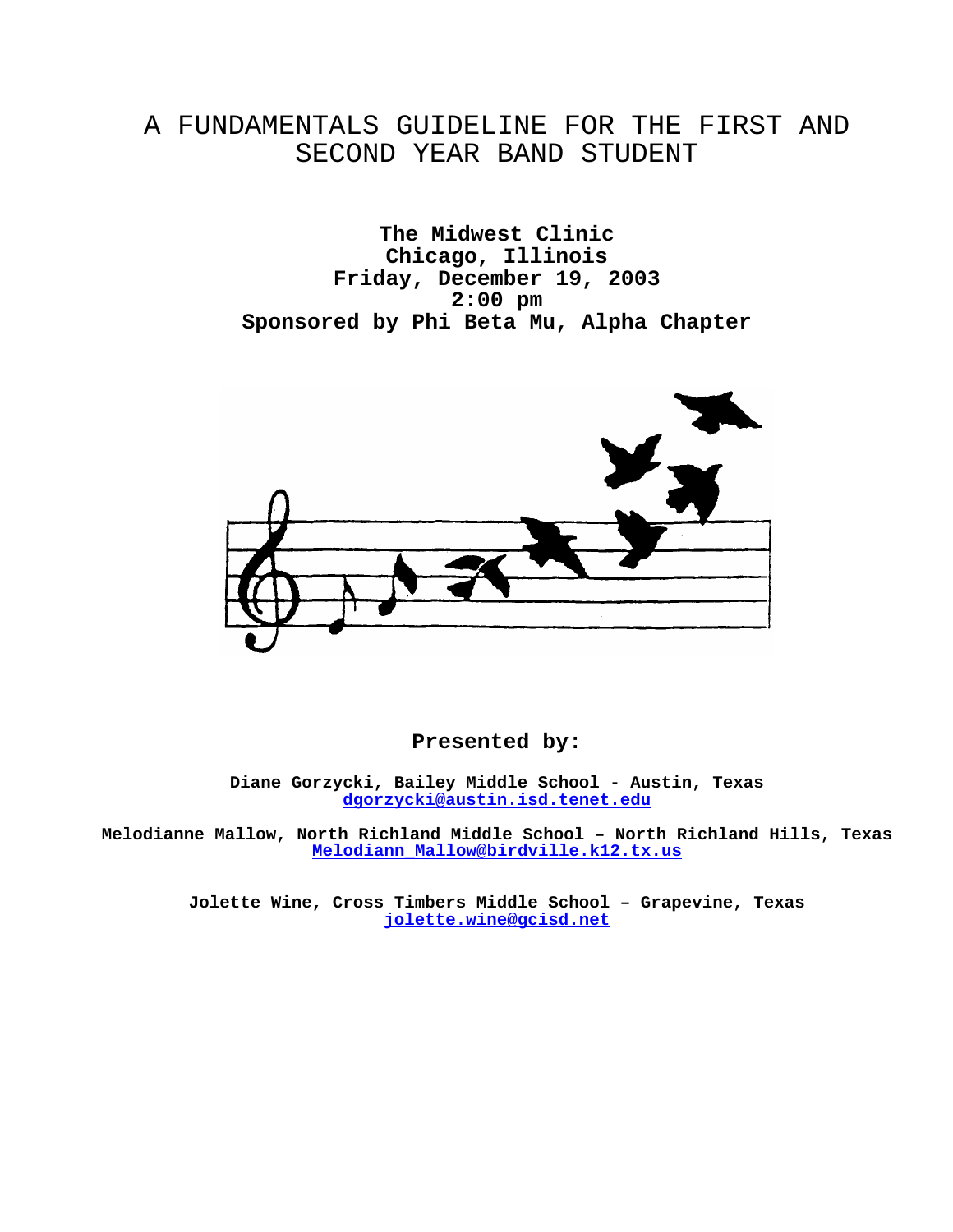Diane Gorzycki is a graduate of The University of Texas at Austin, and has taught in the Austin I.S.D. for 27 years. She has been the Director of Bands at Bailey Middle School since it opened in 1993. Her bands have performed at the 1996 national MENC convention, at the 2001 J.P. Sousa Middle School Honor Band Clinic in Charleston, South Carolina, at the 2002 Western International Band Clinic in Seattle, Washington, and will perform at the 2004 CBDNA/NBA Southern Division Conference in Atlanta, Georgia. Her band is the 2001 recipient of the prestigious Sudler Silver Cup International Award. Ms. Gorzycki serves on the State Board of Directors for Texas Music Educators Association, Phi Beta Mu, and Texas Music Educators Conference. She is a member of TMAA, MENC, NBA, Phi Delta Kappa, WBDI, SAI, and TBS.

Melodianne Mallow is in her tenth year as band director at North Richland Middle School in the Birdville ISD. She received her undergraduate degree from Howard Payne University and a Master of Music from East Texas State. She has taught middle school band in the metroplex for 21 years with the last 15 in the Birdville ISD. Ms. Mallow's bands have earned consistent UIL Sweepstakes awards as well as "Best in Class" at numerous festivals. In 1998, her band was named TMEA Class CC State Honor Band and 4<sup>th</sup> runner-up in 1996. Ms. Mallow is an active clinician and adjudicator throughout Texas. Professional affiliations include Phi Beta Mu, Texas Music Adjudicators Association, Texas Music Educators Association and Texas Bandmasters Association.

Jolette Mitchell Wine is Director of Bands at Cross Timbers Middle School in the Grapevine-Colleyville I.S.D. located in Texas in the heart of the Dallas-Ft. Worth metroplex. Ms. Wine began her study of music at West Texas A&M University where she studied flute with Dr. Gary Garner. She received a Bachelor of Music Education at the University of Texas at Arlington and a Master of Music in flute performance from the University of North Texas. In 1994, her band was named TMEA Class CC State Honor Band and  $2<sup>nd</sup>$  runner-up in 2002. Ms. Wine's professional affiliations include Texas Music Educators Association, Texas Bandmasters Association, Phi Beta Mu, and the Association of Texas Professional Educators. She has an 11 year-old son named Carson Wine who keeps her busy with his baseball activities. He is the joy of her life and her top priority.

#### I. THE INSTRUMENT SELECTION PROCESS

#### A. MENTAL TRAITS

- 1. Academic grades
- 2. Conduct grades
- 3. Gifted and talented status
- 4. Music aptitude tests
- 5. Piano experience
- 6. Pitch recognition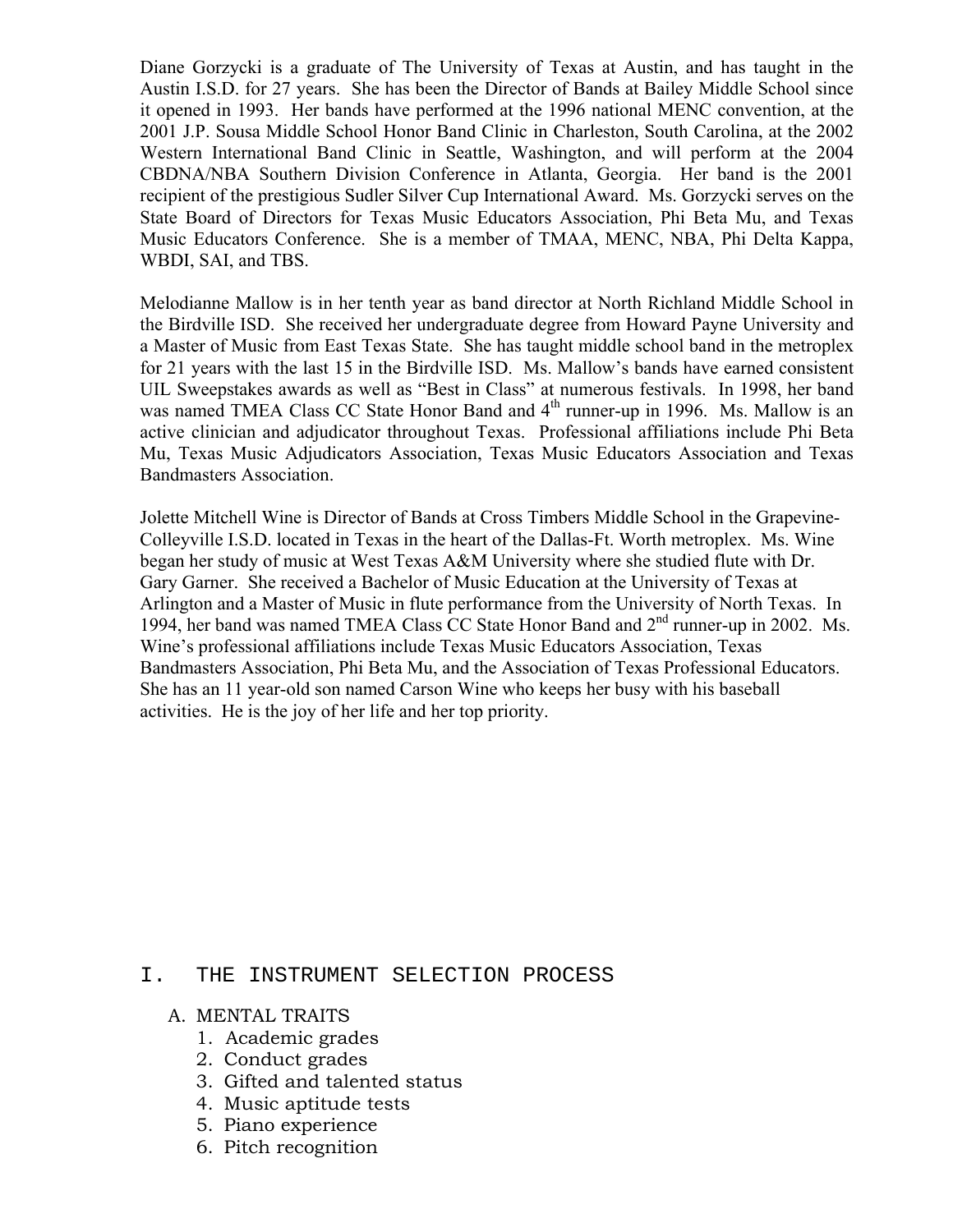- 7. Rhythmic recognition
- B. PHYSICAL TRAITS
	- 1. Facial features
	- 2. Finger and arm length
		- Be aware of instrumentation needs
		- Special consideration needs to be given to certain instruments

### II. THE FIRST YEAR STUDENT

#### A. AUGUST THROUGH OCTOBER

- 1. Fundamentals are introduced including posture, breathing, embouchure, instrument carriage, tone production and tonguing
- 2. A warm up routine is established and used on a daily basis
- 3. Students can play and read five to six pitches
- 4. Rhythm reading includes whole, half, quarter, dotted half notes and their corresponding rests using an established counting system
- 5. Students are given instrument specific supplemental material in addition to their band method book
- 6. Teacher demonstrates and models on a daily basis
- 7. Listening opportunities of professional musicians are provided
- 8. Note naming and rhythm drills are practiced in both an aural and written format

### B. NOVEMBER THROUGH DECEMBER

- 1. Fundamentals are reinforced with continued improvement in breathing, tone, range and endurance
- 2. The daily warm up routine expands to include specific instrumental exercises such as lip slurs, register slurs, octave slurs, Remingtons, etc.
- 3. Students can play and read eight to twelve pitches
- 4. Rhythms are expanded to include eighth notes, dotted quarter notes and their corresponding rests
- 5. Scale development is introduced
- 6. Sheet music is introduced through possible fall and winter concerts which provides students additional experience with key signatures, time signatures, musical terminology, non-unison playing, balance, extended rests, dynamics, etc.
- C. JANUARY THROUGH MARCH
	- 1. Fundamentals continue to be refined through the use of warm up routines
	- 2. Supplemental material is provided to further develop range
	- 3. Note recognition expands through the performance of major and chromatic scales, method books and supplemental material
	- 4. Rhythmic development expands and includes the use of syncopation
	- 5. Enharmonic notes are introduced
	- 6. Students are introduced to tuning tendencies and alternate fingerings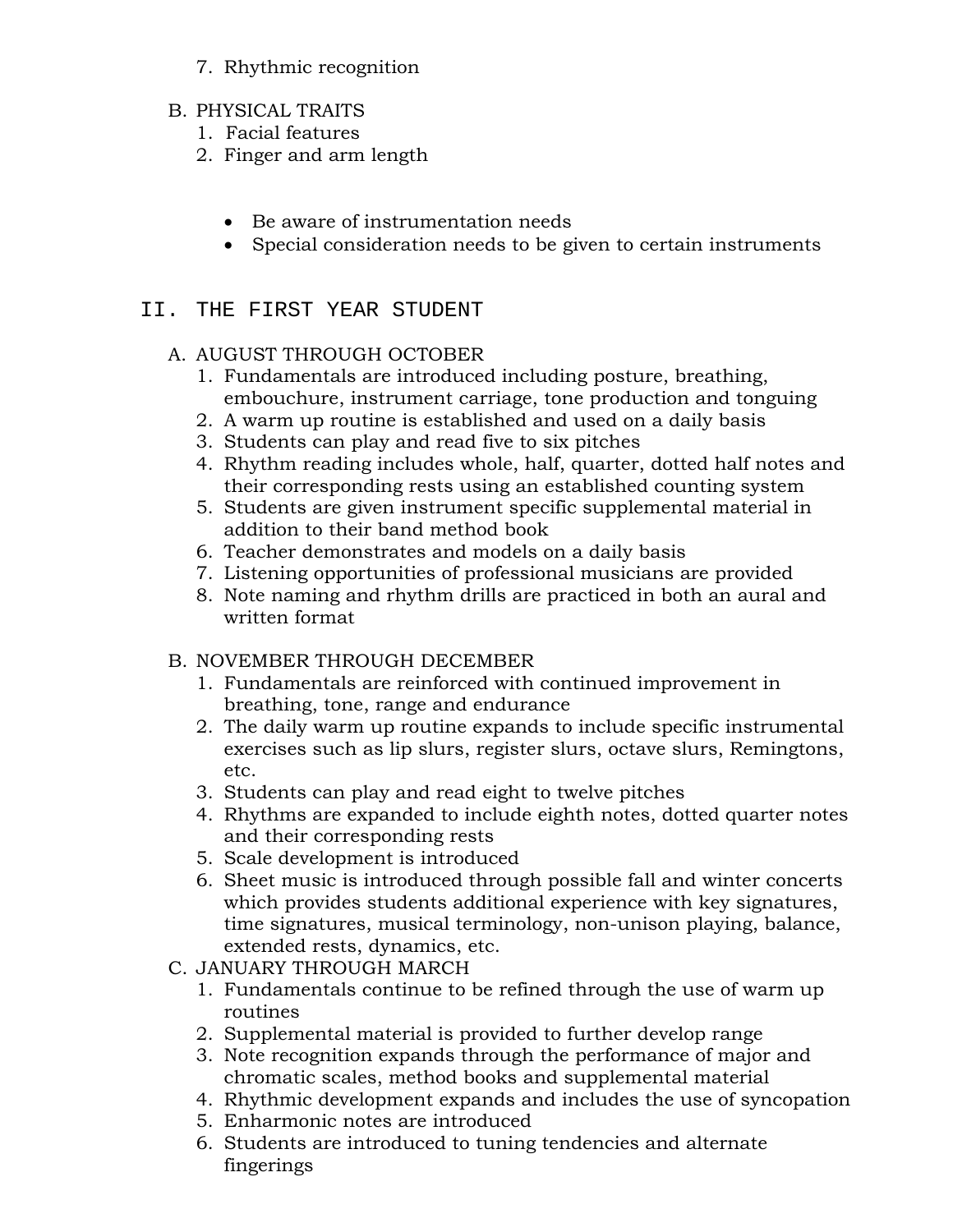- 7. Student capabilities are more diverse and the curriculum is further tailored to meet individual needs
- D. APRIL THOUGH END OF YEAR
	- 1. Fundamentals continue to be refined through the use of warm up routines
	- 2. Technical development is enhanced through fingering and tonguing exercises
	- 3. Note recognition expands through the performance of full range major and chromatic scales
	- 4. Rhythms include sixteen notes, dotted eighth notes, triplets and their corresponding rests
	- 5. Meter development expands to include compound meter and cut time
	- 6. Students will develop higher level sight reading skills

#### III. THE SECOND YEAR STUDENT

- A. Rehearsal skills are learned through the use of ensemble participation which broadens the concepts of balance, blending, intonation, precision, watching, listening, independence of line, mental discipline, etc.
- B. Fundamental development continues through the use of higher level warm up routines
- C. Technical development includes seven to twelve major scales, thirds, arpeggios, chromatic and other technical drills
- D. Extended range continues to develop at a higher level
- E. Endurance increases
- F. Rhythmic development expands
- G. Sight reading skills are refined and UIL procedures are introduced.
- H. Individual growth is enhanced through preparation of District and Region etudes as well as Solo and Ensemble performances
	- The pacing will be different for the  $2<sup>nd</sup>$  year varsity and nonvarsity student.

#### IV. BEGINNING BAND REFERENCE MATERIAL

- A. Class Method Books
	- 1. Best in Class, Pearson, Kjos publ.
	- 2. Accent on Achievement, O'Reilly & Williams, Alfred publ.
	- 3. Standard of Excellence, Pearson, Kjos publ.
- B. Supplementals
	- 1. Ed Sueta Rhythm Charts
	- 2. Rubank Elementary Method Books
	- 3. 5 Minute Theory, Mark Wessels, Wessels publ.
	- 4. Master Theory, Peters & Yoder, Kjos publ.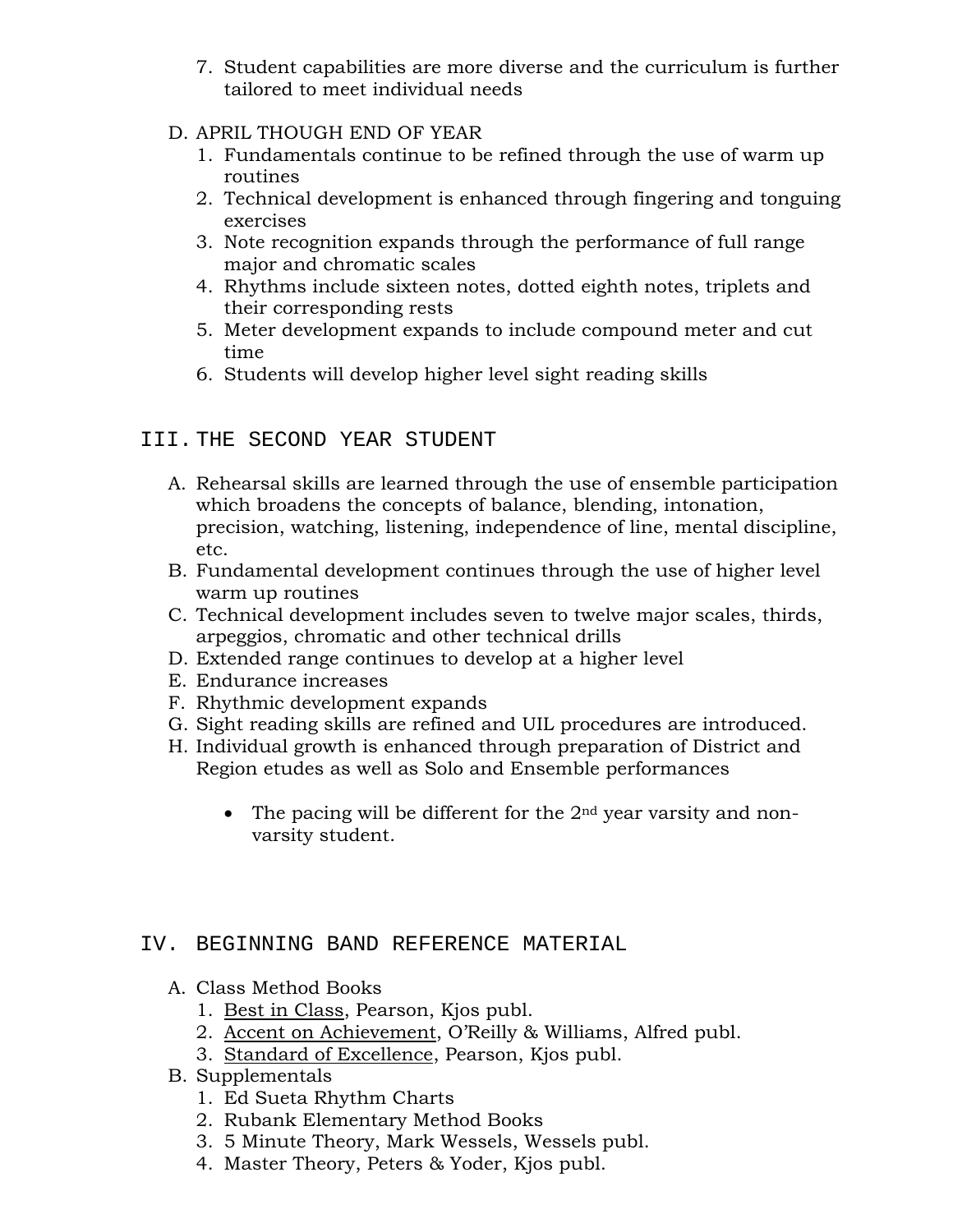- C. Beginning Band Literature
	- 1. Fall Concert
		- a. Beethoven's Ninth Symphony, arr. Paul Lavender
		- b. Latin Magic, John Higgins
		- c. Let's Rock, Michael Sweeney
		- d. Power Rock, Michael Sweeney
		- e. Section Features
	- 2. Holiday Concert
		- a. Jing-A-Ling Bells, Feldstein & O'Reilly
		- b. First Rockin' Christmas, arr. John O'Reilly
		- c. Frosty the Snowman, arr. Michael Sweeney
		- d. Section Features
	- 3. Spring Concert
		- a. Ceremonium, Robert Smith
		- b. Furioso, Robert Smith
		- c. Anasazi, John Edmondson
		- d. The Tempest, Robert Smith
		- e. Tribal Drums, David Shaffer
		- f. Brandy Station March, John Edmondson

| Please add information on the above lines and insert any Instrument preference below. |  |                          |  |  |  |
|---------------------------------------------------------------------------------------|--|--------------------------|--|--|--|
| Preliminary Student Instrument Preference: 1) __________________________________      |  |                          |  |  |  |
| 1) PHYSICAL CHARACTERISTICS:                                                          |  | 2) COORDINATION FACTORS: |  |  |  |
|                                                                                       |  |                          |  |  |  |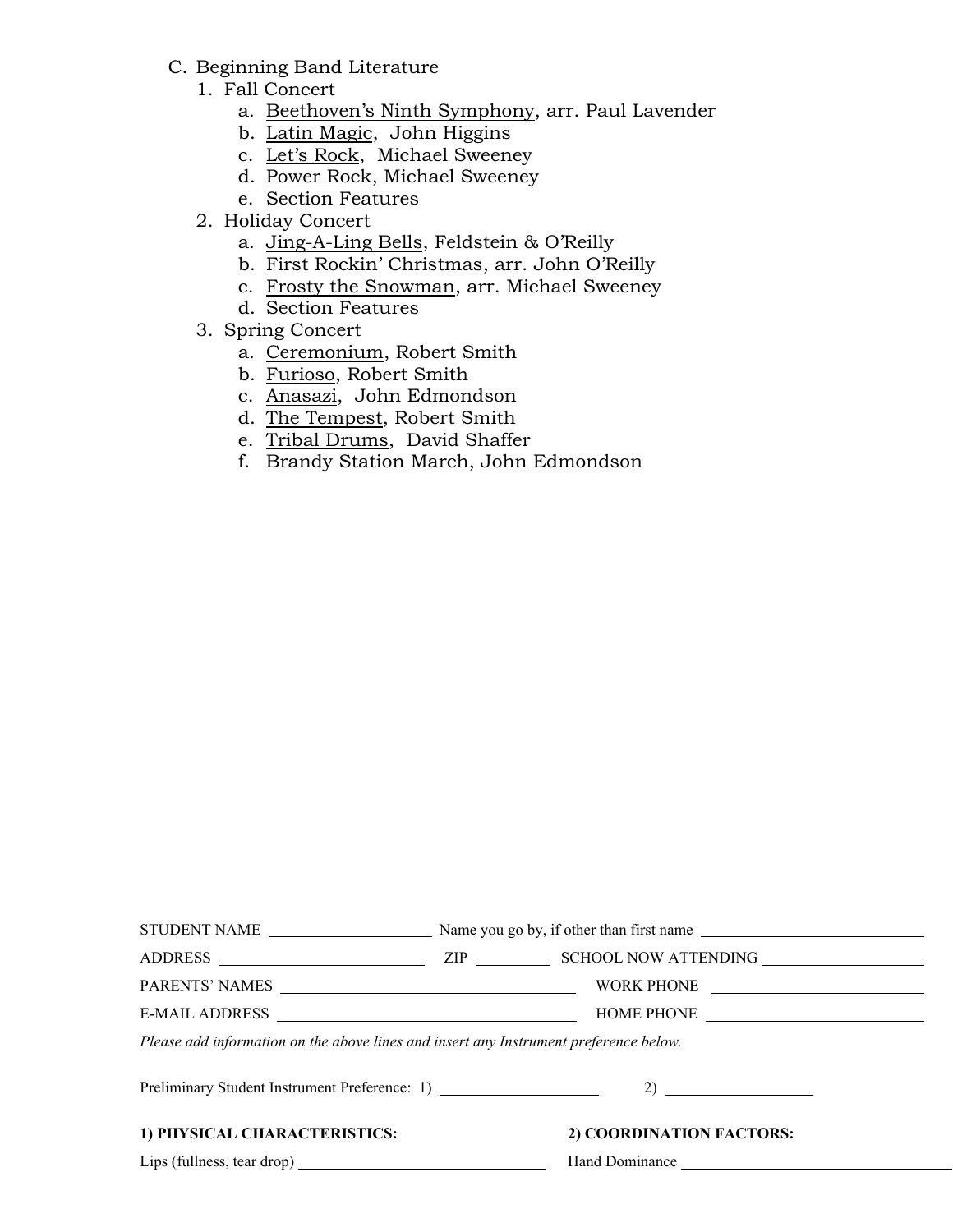| Braces (now or anticipated)<br><u>Example 2014</u>                                                                             |                                                            |                   |                |                    |                                                                                                  |  |  |
|--------------------------------------------------------------------------------------------------------------------------------|------------------------------------------------------------|-------------------|----------------|--------------------|--------------------------------------------------------------------------------------------------|--|--|
|                                                                                                                                |                                                            |                   |                |                    |                                                                                                  |  |  |
| Hand Size                                                                                                                      |                                                            |                   |                |                    |                                                                                                  |  |  |
| 3) MUSICAL CHARACTERISTICS:                                                                                                    |                                                            |                   |                | 4) HEALTH FACTORS: |                                                                                                  |  |  |
|                                                                                                                                |                                                            |                   |                |                    | Any Concerns                                                                                     |  |  |
| Aural Pitches                                                                                                                  |                                                            |                   |                |                    |                                                                                                  |  |  |
|                                                                                                                                |                                                            |                   |                |                    |                                                                                                  |  |  |
|                                                                                                                                |                                                            |                   |                |                    | 6) MOUTHPIECE SOUNDS: (Scores of 4 or 5 indicate a strong chance of success on that instrument.) |  |  |
| FLUTE:                                                                                                                         | 1                                                          | $\overline{2}$    | $\mathfrak{Z}$ | $\overline{4}$     | 5<br><u>and the companion of the companion of</u>                                                |  |  |
| OBOE/BASSOON:                                                                                                                  | $\mathbf{1}$                                               | $\overline{2}$    | $\mathfrak{Z}$ | $\overline{4}$     | 5                                                                                                |  |  |
| <b>CLARINET:</b>                                                                                                               | $\mathbf{1}$                                               | $\overline{2}$    | $\mathfrak{Z}$ | $\overline{4}$     | 5<br><u> 1989 - Johann Barbara, martin a</u>                                                     |  |  |
| <b>SAXOPHONE:</b>                                                                                                              | $\mathbf{1}$                                               | 2                 | 3              | $\overline{4}$     | 5                                                                                                |  |  |
| TRUMPET:                                                                                                                       | $\mathbf{1}$                                               | 2                 | 3              | 4                  | 5                                                                                                |  |  |
| *FRENCH HORN:<br>*check "Aural Pitches" thoroughly                                                                             |                                                            | 2                 | 3              | $\overline{4}$     | 5<br><u> 1989 - Johann Barn, mars et al. (</u>                                                   |  |  |
| TROMBONE:                                                                                                                      | 1                                                          | $\overline{2}$    | 3              | 4                  | 5<br><u> 1980 - John Stein, Amerikaansk politiker (</u>                                          |  |  |
| EUPHONIUM:                                                                                                                     | $\overline{1}$                                             | $\overline{2}$    | 3              | $\overline{4}$     | 5                                                                                                |  |  |
| TUBA:                                                                                                                          | $\mathbf{1}$                                               | $\overline{2}$    | 3              | $\overline{4}$     | 5<br><u> 1980 - Johann Barn, mars an t-Amerikaansk kommunister (</u>                             |  |  |
| *PERCUSSION:<br>*check "Coordination Factors" thoroughly                                                                       |                                                            | $\overline{2}$    | 3              | $\overline{4}$     | 5<br><u> 1989 - Johann Barbara, martin a</u>                                                     |  |  |
|                                                                                                                                |                                                            |                   |                |                    | Student conferred with:                                                                          |  |  |
|                                                                                                                                |                                                            |                   |                |                    |                                                                                                  |  |  |
| Director's Recommendations:                                                                                                    |                                                            |                   |                |                    |                                                                                                  |  |  |
| $\begin{tabular}{c} 1) \end{tabular}$                                                                                          |                                                            |                   |                |                    |                                                                                                  |  |  |
|                                                                                                                                |                                                            |                   |                |                    |                                                                                                  |  |  |
|                                                                                                                                |                                                            |                   |                |                    |                                                                                                  |  |  |
|                                                                                                                                | <b>Honors Band Objectives</b><br>2 <sup>nd</sup> Six Weeks |                   |                |                    |                                                                                                  |  |  |
|                                                                                                                                |                                                            | Sept. 22 - Oct.31 |                |                    |                                                                                                  |  |  |
| Name:<br><u> 1980 - Andrea Andrew Maria a British a tsara a tsara a tsara a tsara a tsara a tsara a tsara a tsara a tsara </u> |                                                            |                   |                |                    |                                                                                                  |  |  |
|                                                                                                                                |                                                            |                   |                |                    |                                                                                                  |  |  |
|                                                                                                                                |                                                            |                   |                |                    |                                                                                                  |  |  |

1. \_\_\_\_\_ Perform Dist./Region scales (Concert C, G, D, A, Db, Ab, Eb, Bb & F) at  $2<sup>nd</sup>$  level tempo by Thursday, Oct. 23<sup>rd</sup>. District Auditions are Sat., Oct. 25<sup>th</sup>.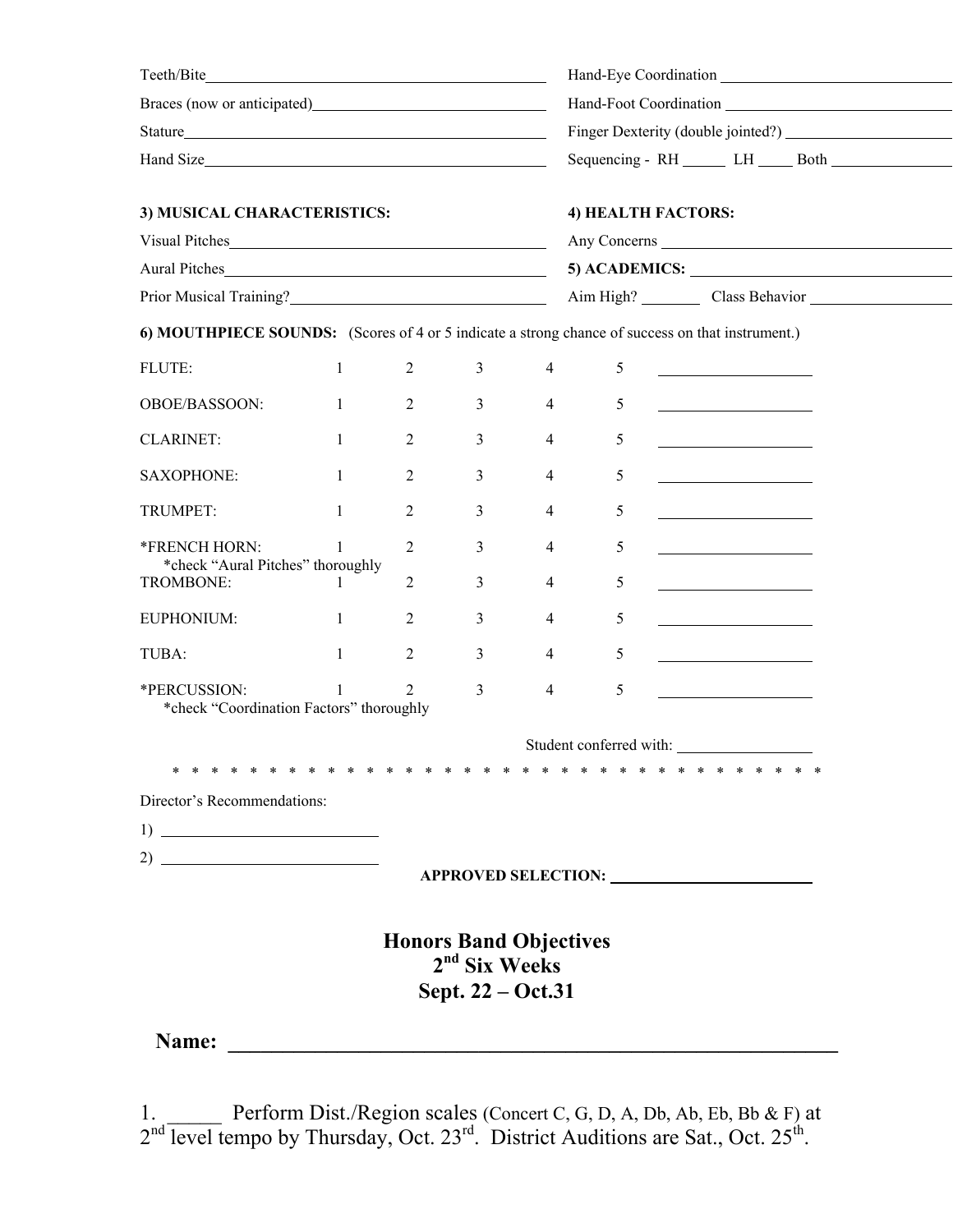- 2. \_\_\_\_\_ Perform Chromatic scale at 2<sup>nd</sup> level tempo by Thursday, Oct. 23rd
- 3. Perform lines 11, 12 & 13 on Rhythm Sheet ( = 84-92) by Oct. 9.
- 4. Foundations book: Long Tone 2; Long Tone 3a, by Oct.  $3^{\text{rd}}$ .
- 5. \_\_\_\_\_ Perform assigned section of **Tribute & Triumph** by Tues., Oct. 21
- 6. \_\_\_\_\_ Perform assigned section of **Enter, The Clowns** by Tues., Oct. 21
- 7. \_\_\_\_\_ Perform assigned section of **Quintology** by Tues., Oct. 21
- 8. Perform School Song,  $= 84$ , (individual or pairs) by Oct. 9<sup>th</sup>.
- 9.  $\blacksquare$  Perform assigned section of Technical Etude in class by Oct. 30<sup>th</sup>.
- 10.  $\_\_\_\_\$  Perform assigned section of Lyrical Etude in class by Oct. 30<sup>th</sup>.

Pass Off Standard for Honors Band Members Perform with characteristic tone quality and/or vibrato, correct notes, rhythms, dynamics, phrasing and intonation. Minor flaws, if any, did not distract from the overall performance. **PREPARATION IS CLEARLY EVIDENT.** 

Important Dates to Remember:

**Tux Shirt fittings** – Monday, Sept.  $29<sup>th</sup>$ , in class **Fall Break** – Oct. 10, 13-14. (BISD Marching Contest – Sat., Oct.  $11<sup>th</sup>$  – FAAC) **Fall Band Concert – Thursday, Oct. 23rd** 8<sup>th</sup> Grade Band Night at RHS game – Friday, Oct. 24<sup>th</sup> **District Band Auditions – Saturday, Oct. 25th, North Ridge MS Region Band Auditions – Saturday, Nov. 8th, Fossil Hill MS, Keller** 

## **BEGINNING BRASS OBJECTIVES 2nd SIX WEEKS**

Name:

- 1. Say the musical alphabet forward and backward  $(9/26)$ .
- 2. Say the names of the lines and spaces in bass clef  $(9/26)$